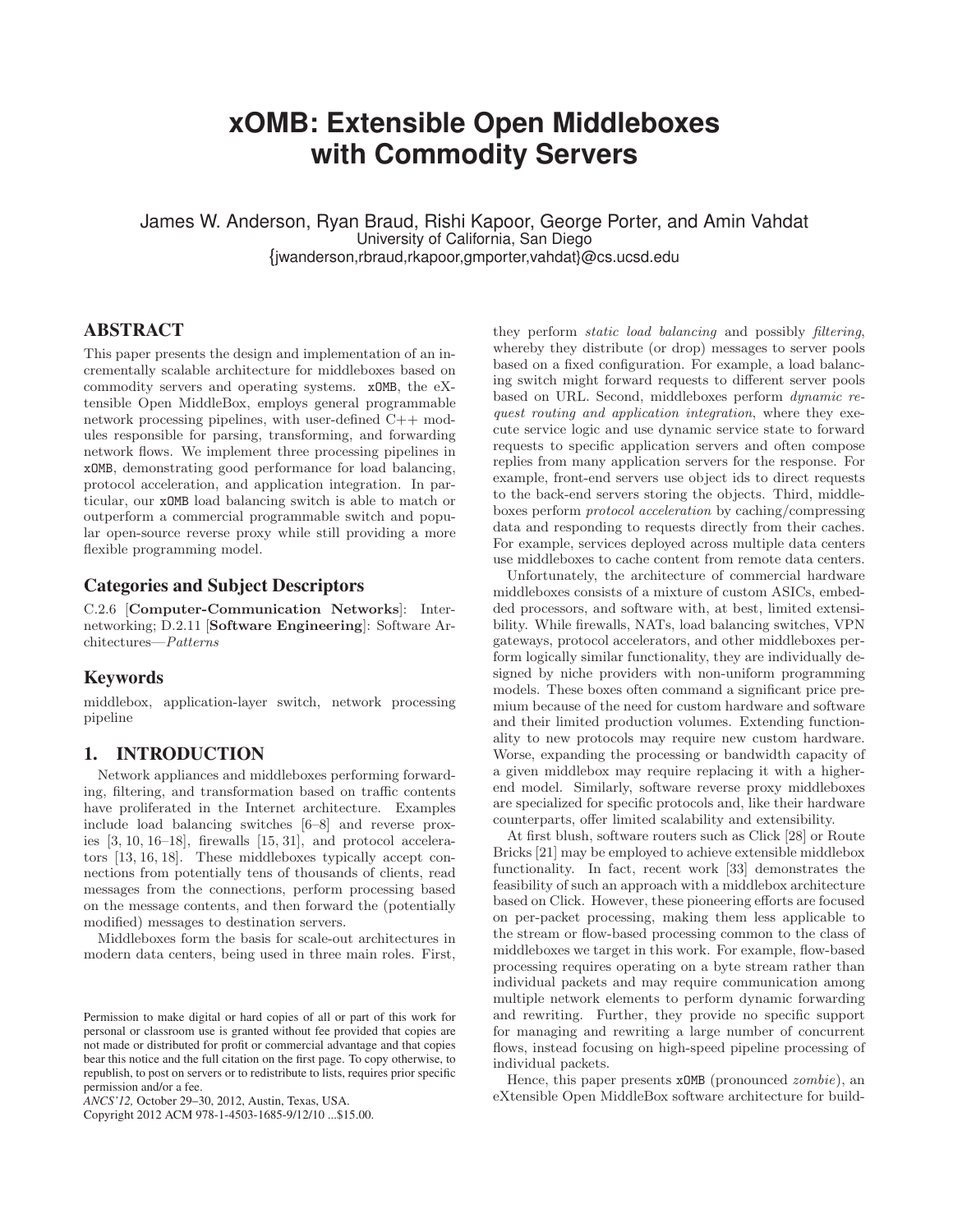ing flexible, programmable, and incrementally scalable middleboxes based on commodity servers and operating systems. xOMB employs a general programmable pipeline for network processing, composed of xOMB-provided and userdefined C++ modules responsible for arbitrary parsing, transforming, and forwarding messages and streams. Modules can store state and dynamically choose different processing paths within a pipeline based on message content. A control plane automatically configures middleboxes and monitors both middleboxes and destination servers for fault tolerance and availability. xOMB provides a single, unified platform for implementing the various functions of static load balancing/filtering, dynamic request routing, and protocol acceleration.

Several additional xOMB features add power and ease of programming to the simple pipeline model. Asynchronous processing modules and independent, per-connection processing efficiently support network communication (e.g., to retrieve dynamic state) as part of message processing. Arbitrary per-message metadata allows modules to store and pass state associated with each message to other modules in the pipeline. Finally, xOMB automatically manages client and server connections, socket I/O, message data buffers, and message buffering, pairing, or reordering.

We implement and evaluate three sample pipelines: an HTTP load balancing switch (static load balancing), a front end to a distributed storage service based on Eucalyptus [29] implementing the S3 interface [1] (dynamic request routing), and an NFS [32] protocol accelerator. Forwarding through xOMB presents little overhead relative to direct access to backend servers. More importantly, xOMB scales its network and processing performance with additional commodity servers and provides transparent support for dynamically growing the pool of available middleboxes. We also compare the performance of our xOMB load balancing switch against a commercially available hardware load balancing switch and the leading open source reverse proxy. xOMB matches or outperforms the commercial switch and open source proxy in most cases, while providing a more flexible and powerful programming model.

# 2. OVERVIEW

Middleboxes can be defined as network elements that process, forward, and potentially modify traffic on the path between a source and a destination. With this generic definition, routers and switches can also be classified as middleboxes. In this paper, we focus on an active middle box ("middlebox" for short), a network device that performs programmable traffic processing based on entire packet contents rather than just on headers. We identify three key features differentiating middleboxes from traditional routers and switches: middleboxes i) understand the application semantics of network data, ii) may modify or even completely replace the contents of that data, and iii) despite being "in the middle," middleboxes may terminate connections and initiate new connections.

Although the xOMB design is general to a variety of middlebox applications, we primarily focus on their use in data centers in this paper as this deployment scenario stresses all aspects of our design and presents a particularly challenging use case, with strict requirements for performance and reliability. We begin by examining load balancing switches (LBSs), specialized middleboxes widely used to distribute requests among dynamic server pools in data centers.

# 2.1 Load Balancing Switches

Data center services rely on specialized hardware LBSs that serve as the access point for services at a particular data center, abstracting back-end service topology and server membership and enabling incremental scalability and fault tolerance of server pools. When a client initiates a request, rather than returning the IP address of an application server, the service instead returns the IP address of a LBS. Client packets must then pass through the LBS on the way to their ultimate destination.

LBSs may operate at the packet-header or packet-payload granularity. In the first case, they forward packets to backend servers by transparently rewriting IP destination addresses in packet headers. Care must be taken to ensure that all packets belonging to the same flow are mapped to the same server. Many commodity switches provide basic hardware support for appropriate flow hashing to deliver such functionality. A straightforward design might employ OpenFlow [11] coupled with commercially available switches to map flows to back-end servers by monitoring group membership and load information. Hence, we focus on the more challenging (and commercially relevant) instance where LBSs must operate at the granularity of packet-payloads, performing arbitrary processing on application-level messages before forwarding them to appropriate back-end servers.

Performance optimizations, used either independently or in addition to protocol acceleration, are another example of LBS functionality. For example, an LBS will maintain persistent TCP connections to back-end webservers, re-writing HTTP 1.0 requests as 1.1 if necessary to use one of the existing connections. Switches may also implement connection collapsing, in which many incoming client TCP connections are multiplexed onto a small number of persistent TCP connections at the application servers. These functions provide several benefits. First, they eliminate the overhead of establishing new TCP connections and the delay for it to ramp up to the available bandwidth, reducing overall latency. Second, servers incur some degree of per-connection processing overhead, so if every client connection requires a connection from the middlebox to the back-end, then both the middleboxes and backends incur this cost. By "absorbing" the client connections through connection collapsing, the middlebox reduces back-end load and also reduces its own load by having fewer back-end connections to manage. Connection collapsing and request rewriting for persistent connections is one of the most popular uses for commercial LBSs [9, 30].

While some commercial LBSs can process byte streams, this capability is typically limited to a small set of protocols (e.g., HTTP) with restricted programming models. Further, as running at line speeds often requires specialized hardware employing custom ASICs, it is typically impossible for LBSs to perform message forwarding or rewriting based on state maintained across connections or to initiate RPCs to look up non-local state for dynamic request routing, requiring large-scale service providers to employ proprietary software solutions. The goal of our work is to address these challenges with a scalable, easy-to-program architecture built entirely from commodity server components.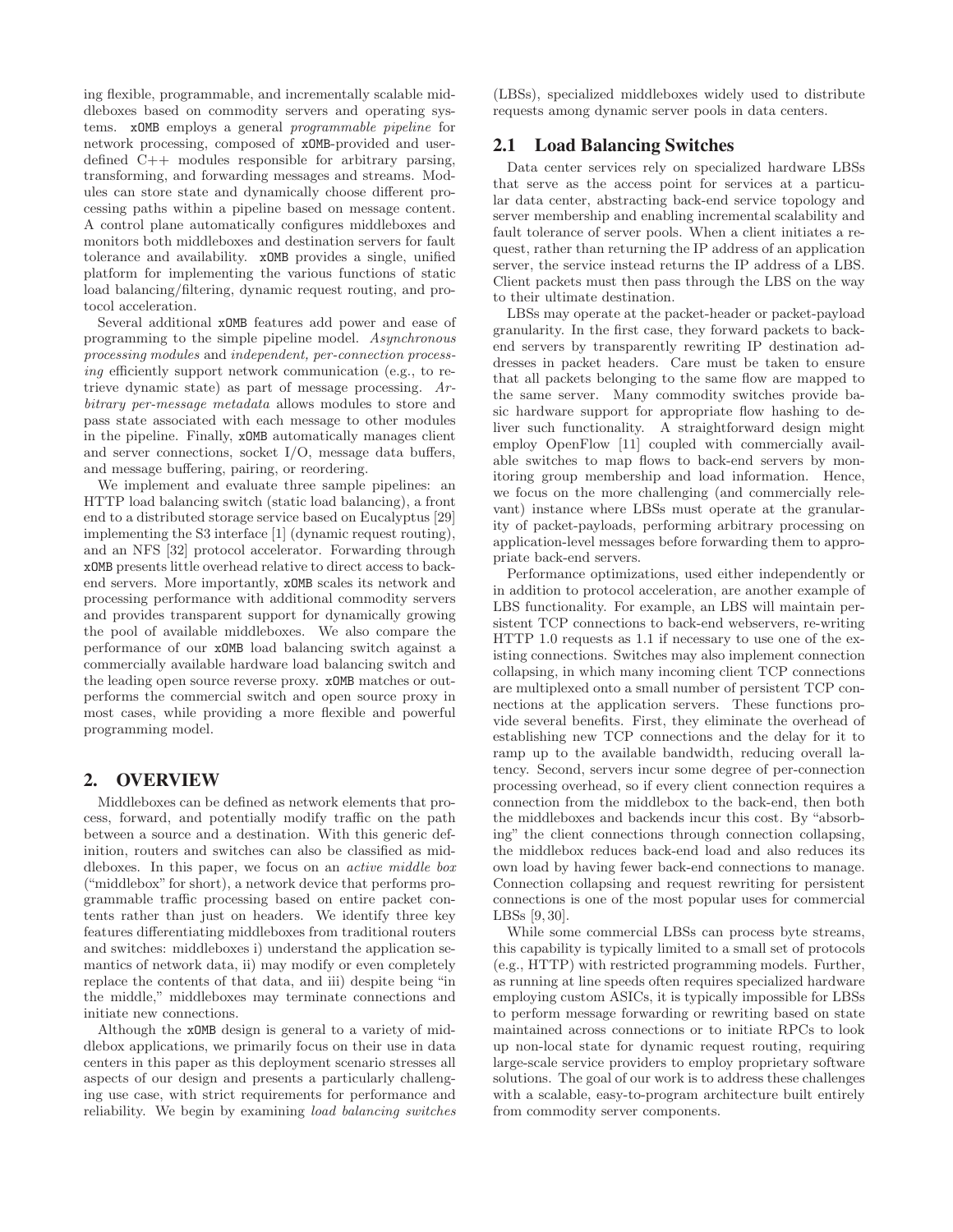

Figure 1: System Architecture

## 2.2 Architecture

Figure 1 shows the xOMB architecture. The major components include commodity hardware switches, our front-end software middleboxes, back-end application servers, and a controller for coordination. The software middleboxes communicate with each other, with the controller, and with agent processes—used for collecting statistics such as machine load on each back-end server—using an RPC framework.

Hardware switches. While our software middleboxes can perform application-level packet inspection to aid forwarding decisions, we can optionally leverage existing commodity hardware switches to act as the single point of contact for client requests. These commodity switches employ line-rate hashing to map flows to an array of our programmable software middleboxes [35].

Software middleboxes. Commodity servers with software middleboxes function as the front-end switches for xOMB. They parse, process, and forward streams of requests and responses between clients and the back-end application servers. xOMB flexibly supports arbitrary protocol and application logic through user-defined processing modules. Deployments can scale processing capacity by "stacking" xOMB servers either vertically (every server runs the same modules) or horizontally (servers run different modules and form a processing chain). Additionally, the middleboxes provide distributed failure detection and load monitoring.

Application servers. Application servers (e.g., webservers) form the back end of our system and process and respond to client requests according to the protocol(s) they are serving. These servers may be grouped into logical pools with related resources or functionality.

Controller. The controller provides a central rendezvous point for managing front-end and back-end configuration and membership. In addition to coordinating and storing server membership, the controller also stores a limited amount of service hard state. The controller may be implemented as a replicated state machine for fault tolerance.

# 3. DESIGN

The middleboxes form the core of the xOMB framework, with the primary goals of flexibility, programmability, and performance. They provide complete control over data processing, allowing them to work with any protocol, including proprietary, institution-specific ones. Our high-level approach to arbitrary byte stream processing is to terminate client TCP connections at the middlebox, execute the appropriate modular processing pipeline (pipeline) containing user-defined processing logic on an incoming byte stream, and then transmit the resulting byte stream over a new TCP connection to the appropriate back-end server. We leave extensions to message-oriented protocols such as UDP to



Figure 2: Anatomy of a xOMB Server

future work. A separate control plane configures the middleboxes, manages membership, performs monitoring, and schedules and executes timers.

xOMB automatically handles low-level functionality necessary for high-performance processing, allowing the programmer to concentrate on the application logic. xOMB abstracts connection management, socket I/O, and data buffering. Additionally, xOMB targets request-oriented protocols, which comprise most of today's Internet services. In these protocols, request messages have exactly one logical response message, and responses should be returned in the order requested. xOMB tracks requests and buffers and reorders responses to meet this requirement. Although our design allows arbitrary data processing, our aim is to make handling common processing patterns and standard protocols as simple as possible (see §4.3.2).

Figure 2 shows an overview of the anatomy of a xOMB server. The user simply defines the processing modules (the dark gray boxes) that plug into the **xOMB** pipeline framework. In this section, we discuss the design of the xOMB core architecture, and we delve into the key implementation details in §4.

# 3.1 Pipelines and Modules

xOMB divides data stream processing into three logical stages: protocol parsing, filtering/transformation, and forwarding. Each stage is composed of an arbitrary collection of modules that dynamically determine the processing path of a message. As each module can process different messages independently and concurrently, we refer to the complete DAG of modules and any additional control-flow logic as the pipeline. Because requests and responses require different handling, middleboxes use separate pipelines for each direction.

#### *3.1.1 API*

Each pipeline module represents a single processing task, and modules may be composed of other modules. Modules may be either synchronous or asynchronous; asynchronous modules allow processing tasks to retrieve state over the network without blocking. A simple API consists of methods for initializing state, receiving failure/membership notifica-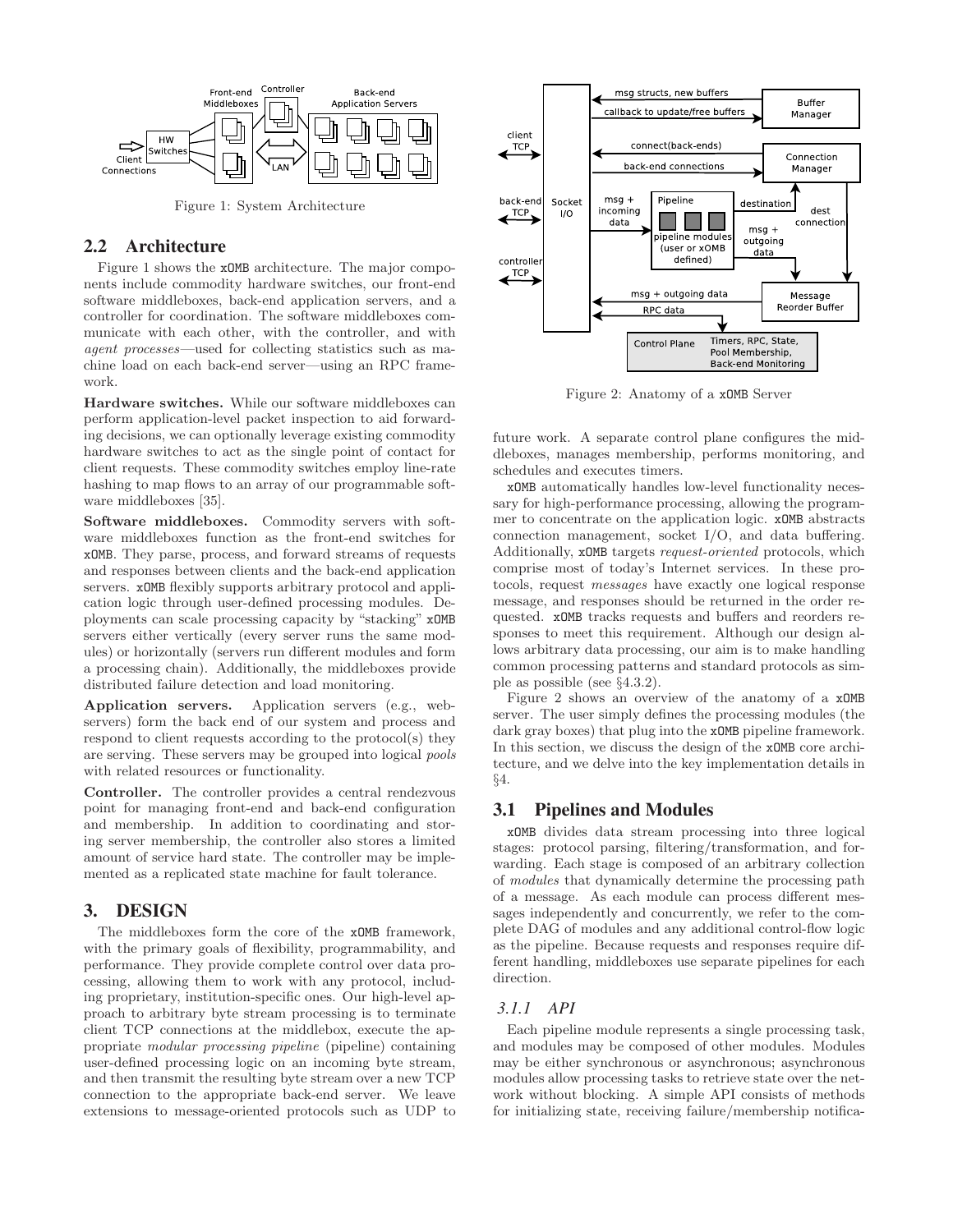

Figure 3: Example Pipeline

tions, and a process() method to execute the module's task. Middlebox programmers must only define a set of modules and the pipeline to link them together.

When a middlebox reads a chunk of data from a socket into a message buffer, it passes the buffer to the pipeline, which successively invokes module process() methods until either a module halts processing or every module has been executed. Modules may store soft state in memory, schedule timers, and, for asynchronous modules, make RPCs to retrieve or store shared persistent state. Modules pass processing results to other modules, or between requests and responses, through arbitrary metadata pointers associated with each message. For example, a parser module may set a data structure representing the parsed message as a metadata value.

xOMB assigns every connection its own pipeline object to increase throughput and simplify programming. The xOMB concurrency model uses strands [5] based on each connection, meaning that at most one thread will execute pipeline or I/O instructions for a given connection at a time. The advantage of this model over explicit locking is that it elegantly allows multiple cores to execute processing or I/O for different connections in parallel. Moreover, if one connection's pipeline makes an RPC (which is asynchronous), control will immediately transfer to another connection's pipeline until receiving the reply, further increasing throughput and utilization. Because many modules need to track per-message or per-connection state (e.g., the number of bytes parsed), per-connection pipelines have the additional advantage of simplifying programming by automatically giving each module private state. xOMB also provides support for modules storing state across connections (§3.1.3).

#### *3.1.2 Example Pipeline: HTTP*

Figure 3 shows an example request and response pipeline for processing HTTP traffic, broken into parse, filter, and forward stages.

Protocol Parsing. The protocol parsing stage transforms the raw byte stream into discrete application-defined messages and sets application-specific metadata in the message structure. On a parse error, the module sets a message flag to close the connection. The parser indicates when it has parsed a complete message along with the total bytes parsed. The middlebox reads these fields to create a new buffer pointing to any remaining bytes for the next message.

Parsers can be chained together to simplify the logic for

different subsets of a complicated protocol. For example, parsing XML-RPC might use an HTTP parser followed by an XML parser. Our sample HTTP parser sets a metadata structure representing an HTTP request, including the protocol version, request method, path, headers, etc.

Filtering and Transformation. Filter modules perform arbitrary transformations on messages. Our example request pipeline has three filters illustrating common uses. First, an AttackDetector checks the request against a set of attack signatures using string matching expressions loaded from Snort [15] rules. If the message matches a rule, the filter sets the "drop connection" flag.

Next, the pipeline uses a *Cache* module for protocol acceleration. In the request pipeline, the module checks whether a cache entry exists for the path set in the HTTP metadata. If so, the module sets the message buffer pointers to the cached response and sets the message destination to the client. In the response pipeline, the cache module checks the response headers in the HTTP metadata and stores the response if permitted.

The final filtering step (omitted in Figure 3) performs HTTP version rewriting to allow middleboxes to maintain persistent connections to the back-end webservers, even when clients do not support them. If the HTTP metadata version is 1.0, the request pipeline module rewrites the headers to version 1.1 and adds the appropriate "Host" field. The response pipeline also uses a version filter that rewrites the response back to HTTP/1.0 for requests that were transformed. Similarly, because cached responses will always be version 1.1, the request pipeline sends these through a response version filter as well.

Forwarding. The forwarding stage sets the message destination based on metadata set by the previous stages. Forwarding can be as simple as selecting a back-end server from a pool to as complicated as computing the destination from a dynamically populated forwarding table. Response pipelines do not have forwarding modules; the middlebox automatically sends responses to the requesting client.

Our example request pipeline uses two forwarding modules. The URLPool module partitions back-end server pools based on the paths from the URL that they may serve. This module periodically reads configuration state from the controller that maps URL path prefixes to server pools. For example, paths beginning with "/image" go to one set of servers and paths beginning with "/video" go to another set. By using the HTTP metadata path, the module sets a metadata field with the pool for the longest prefix match. The LoadBalance module selects a destination server from the designated pool using a specified load balancing policy. We have implemented simple load balancers that use roundrobin or random selection.

Figure 4 shows a sample module implementing random forwarding. The module sets the message destination to a random server in the specified pool. If the specified pool does not contain any servers, the module returns an error status that signals the pipeline logic to initiate alternate processing or close the connection.

#### *3.1.3 Module State and Configuration*

Integrating programmable middleboxes into complex distributed protocols requires that the middleboxes can access potentially large amounts of service state necessary for making forwarding decisions. We distinguish two kinds of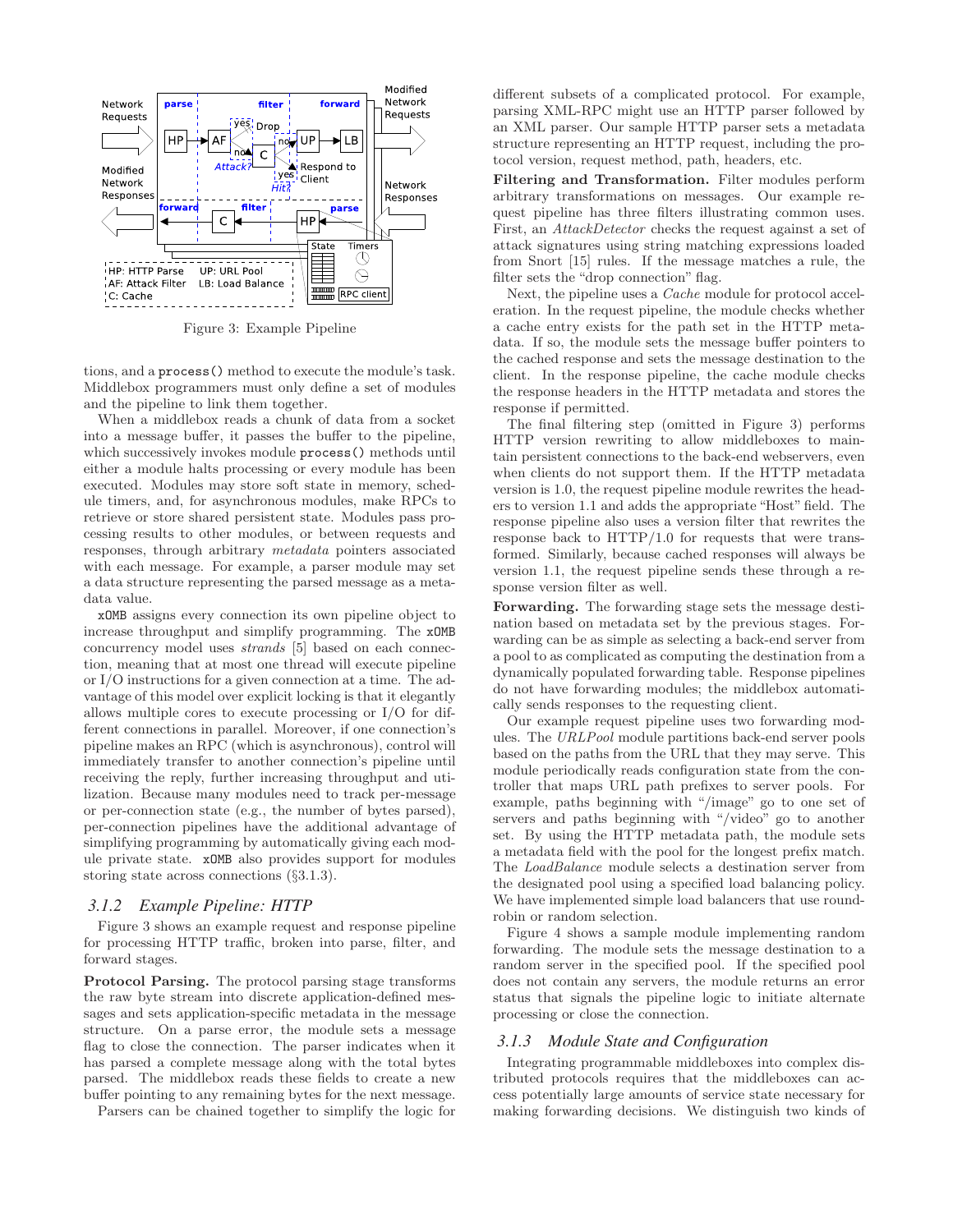```
class RandomForwardModule : public Module {
 public:
  MessageStatus process(MessagePtr m) {
    // get membership from control plane
    MembershipSet members =
      Membership::getMembers(m->getPool());
    if (members.empty())
      // tell xomb to close connection
      return MessageStatus::Error;
    // set destination on message structure
    m->setDest(random(members)->addr());
    // tell xomb to start forwarding data
    return MessageStatus::Complete;
    // (Modules that need more data can
    // return MessageStatus::ReadMore)
  }
};
```
Figure 4: A forwarding module implementing random forwarding to a pool of servers specified in the message metadata.

module state: configuration state and dynamic state. Configuration state specifies parameters such as rates, cache sizes, numbers of connections, etc., and any global state that changes infrequently. Examples of configuration state include the set of fingerprints used by the AttackDetector module or the path prefix to server pool mapping used by the URLPool module. xOMB uses the controller to manage all global configuration state, stored as a map from state name to opaque binary value. This map can be queried through an RPC interface by a middlebox when it starts, allowing modules to retrieve necessary configuration parameters. Optional metadata includes a version number and time duration, which tells modules how long they should use the current value before checking for a new version.

Dynamic state consists of any unique state that a module references or retrieves for each message. Consider an object store directory that maps billions of object ids to back-end servers. Modules typically cannot prefetch and store a complete copy of such forwarding state because the total state is too large, keeping a consistent copy would be too expensive, or both. xOMB modules may dynamically construct forwarding tables during message processing and may control the rate at which dynamic state is updated. Modules can retrieve required state on demand by making asynchronous RPCs to application services such as a back-end metadata server. The ability to build dynamic forwarding tables is a significant advantage afforded by the general programmability of xOMB middleboxes relative to less flexible callbackbased models (§3.3).

Modules store global state—including both configuration and dynamic state—in memory that persists across connections. To allow modules to manage memory effectively, xOMB passes membership and failure notifications to every module so that they may discard unneeded state. Additionally, modules may set timers to perform periodic state maintenance to optimize storage or purge stale state.

# 3.2 Control Plane

Although pipelines and modules form the core of xOMB, a number of other components complete the system functionality and convenience.

#### *3.2.1 Membership*

xOMB middleboxes and back-end servers require the current server membership for various pools. As middleboxes and servers join and leave, updated membership must be disseminated efficiently. In addition to basic pool membership, xOMB must assign both back-end and middlebox servers to be monitored by one or more middleboxes. These assignments should remain balanced as middleboxes and servers are added and removed. Finally, we also require that there be no manual configuration for adding or removing servers all membership pools and monitoring assignments must be updated automatically.

To achieve these requirements, the xOMB controller manages pool membership and monitors assignments. Although using a centralized controller may not scale to the largest systems, it is a simple solution and should be sufficient for thousands to tens-of-thousands of servers [22]. The controller may be implemented as a replicated state machine for high availability, or replaced with a coordination system such as [26].

When a new server comes online, its agent process makes a join RPC to the controller, registering itself as either a middlebox or an application server, and specifies the sets of pools to which it should be added and any pools for which it requires membership updates. The controller records this request and informs all servers who have registered interest in membership updates for that pool. When failure detectors inform the controller of a server failure, it similarly notifies all registrants.

#### *3.2.2 Monitoring*

Services must respond to failures and changing server loads. Front-ends such as xOMB implement this functionality as they direct requests to back-end servers: middleboxes can avoid sending requests to failed machines and shift traffic to less loaded servers. To effectively minimize service time for requests, the middleboxes need the current liveness and load status of all servers, generally including other middleboxes.

Each middlebox collects load information from a set of servers assigned by the controller at a configurable interval. The xOMB agent on each server reports machine-level information, such as load, CPU, network, and memory utilization, but application server agents may report more detailed application information, such as the number of active connections or operations per second.

#### *3.2.3 Failure Detector*

xOMB employs an active failure detector to quickly detect unresponsive servers. The controller assigns every middlebox a set of servers to monitor. Middleboxes ping each of their monitored servers at a configurable period. For more reliable failure detection, xOMB supports assigning multiple middlebox failure detectors for every server.

#### 3.3 Design Discussion

While a general modular/pipeline approach is common in system design [28, 37], it represents a novel architecture for programmable middleboxes, which typically use a layered approach with protocol-specific callbacks [8, 17]. For example, a conventional middlebox may provide callbacks for processing a new TCP flow, part of an HTTP request (such as the URL), or a complete HTTP request.

The primary advantage of callbacks is that, as long as the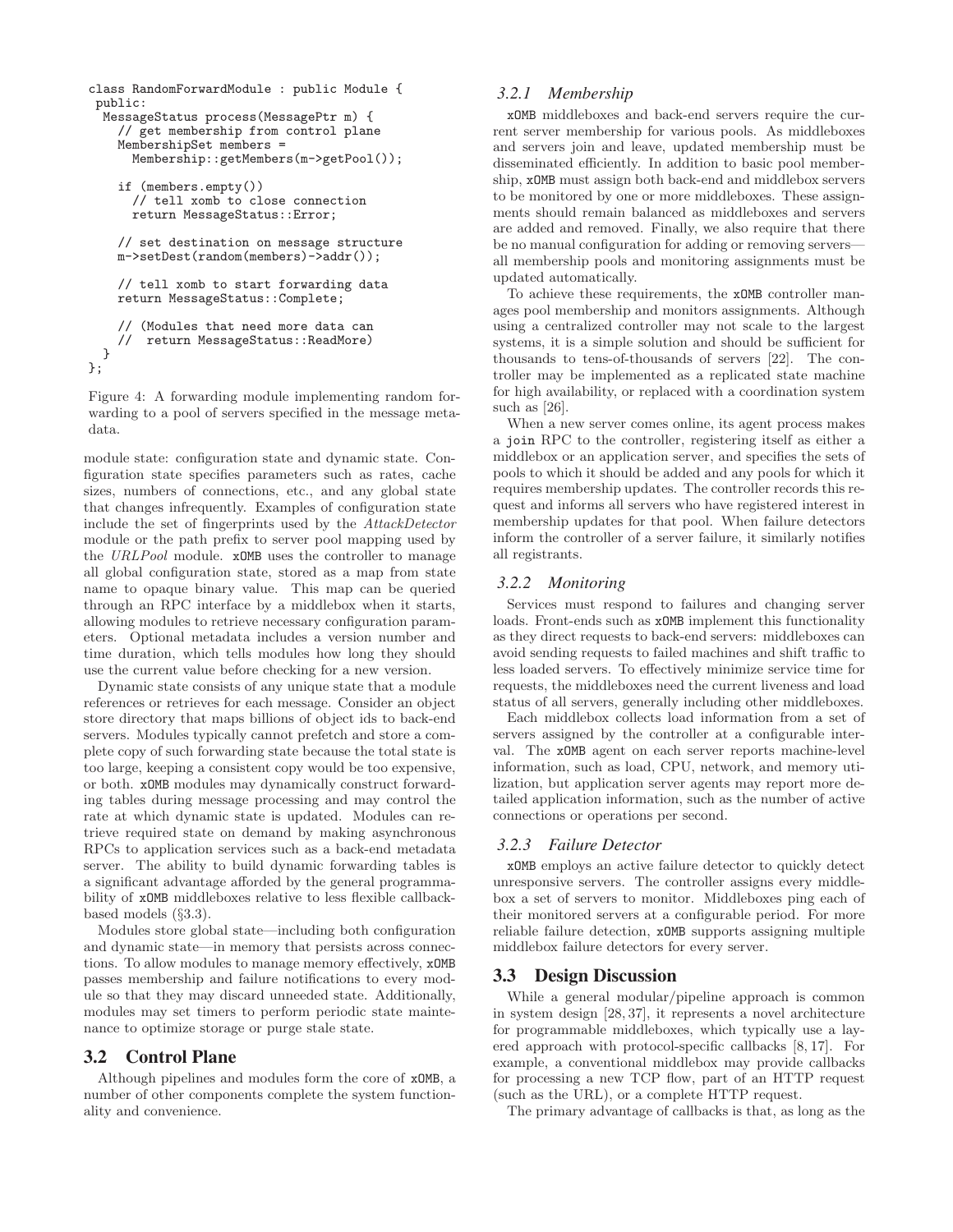product supports your protocol, they make it straightforward to implement simple protocol-specific handling for a particular set of events. Because vendors tailor the set of callbacks to only specific supported protocols, they can provide a high level of integration for switch programmers, abstracting details such as protocol parsing and loading shared libraries—the programmer only needs to provide bodies of the desired event handlers. Additionally, the callbacks take as arguments the relevant fields for the event, eliminating the need for metadata objects attached to messages.

In contrast, xOMB modular pipelines provide four important advantages over callbacks. First, asynchronous modules allow message processing to perform RPCs to retrieve or store state over the network. The programmable middleboxes that we surveyed have the limitation that callbacks must run to completion and must not block, thus precluding this critical functionality for implementing dynamic request routing. Second, xOMB pipelines are more flexible because they are not limited to a fixed set of protocols or callbacks. Third, xOMB pipelines elegantly allow modules to pass arbitrary per-message state to other modules through the message metadata, enabling cross-module processing logic. While callbacks could provide similar functionality, this must be supported by the framework; current systems do not allow this and instead require setting global variables, a much more complicated and error-prone approach, and may limit processing parallelism if accessing these global variables requires locking. Finally, xOMB pipelines are potentially more efficient, because parsing modules only need to parse the minimal amount of bytes necessary to complete the desired processing. Furthermore, the pipeline can be programmed to immediately begin processing message fragments rather than waiting for the complete message, potentially reducing latency and overhead for large messages that can be processed with streaming logic.

xOMB pipelines can be structured to provide all of the convenience of callbacks while maintaining the above advantages. For example, we envision including parsers for popular protocols as part of the xOMB distribution. Further, pipelines can emulate a set of callbacks by using a series of modules with methods for each callback. These modules can wait for a desired event to occur and invoke the respective handler method with arguments from the message metadata.

# 4. IMPLEMENTATION

We now discuss xOMB's implementation in more detail.

#### 4.1 Pipeline Libraries

To simplify pipeline programming, xOMB separates module and pipeline implementation from the  $x_0$ MB  $C++$  implementation. The user provides pipelines written in C or C++ as shared-object libraries linked with the required modules, also written in  $C/C++$ . **xOMB** allows users to define simple pipelines by just adding modules in the desired order to a pipeline module list. A xOMB server can load multiple pipelines, each associated with a separate port.

#### 4.2 Control Module

The middlebox implements its portion of the control plane in a global control module. Upon startup, the control module first initializes the middlebox by creating threads for asynchronous I/O dispatch [5], and starts an RPC server to



Figure 5: Message and Buffer State Snapshots receive calls from the controller. Next, it dynamically loads specified pipeline shared-object libraries and begins listening for client connections on the data plane. Finally, it joins the controller and retrieves any global configuration parameters.

As described in §3.2, the middlebox receives server pool membership and monitoring assignments from the controller. The control module stores the pool assignments in a shared membership module and schedules timers for its monitoring tasks. A shared load monitor module queries servers for load information and stores the results. When the control module receives a failure notification from the controller, it notifies all pipelines so that the modules can update their state and respond appropriately. However, services such as health and load monitoring are optional. While we expect such functionality in many production environments, simpler deployments may not have this requirement.

#### 4.3 Data Plane

The data plane listens for client connections on one or more ports, each of which has its own request and response pipeline. Although the xOMB architecture is general to any protocol, we focus on TCP-based protocols in this paper. Upon accepting a client TCP connection, the middlebox creates a client connection object that holds the client socket, the request pipeline, and a data structure to buffer and reorder responses. xOMB then creates a new message structure and buffer and reads data from the socket. We will illustrate pipeline processing with the state snapshots in Figure 5.

#### *4.3.1 Messages and Buffers*

The middlebox creates a message data structure for each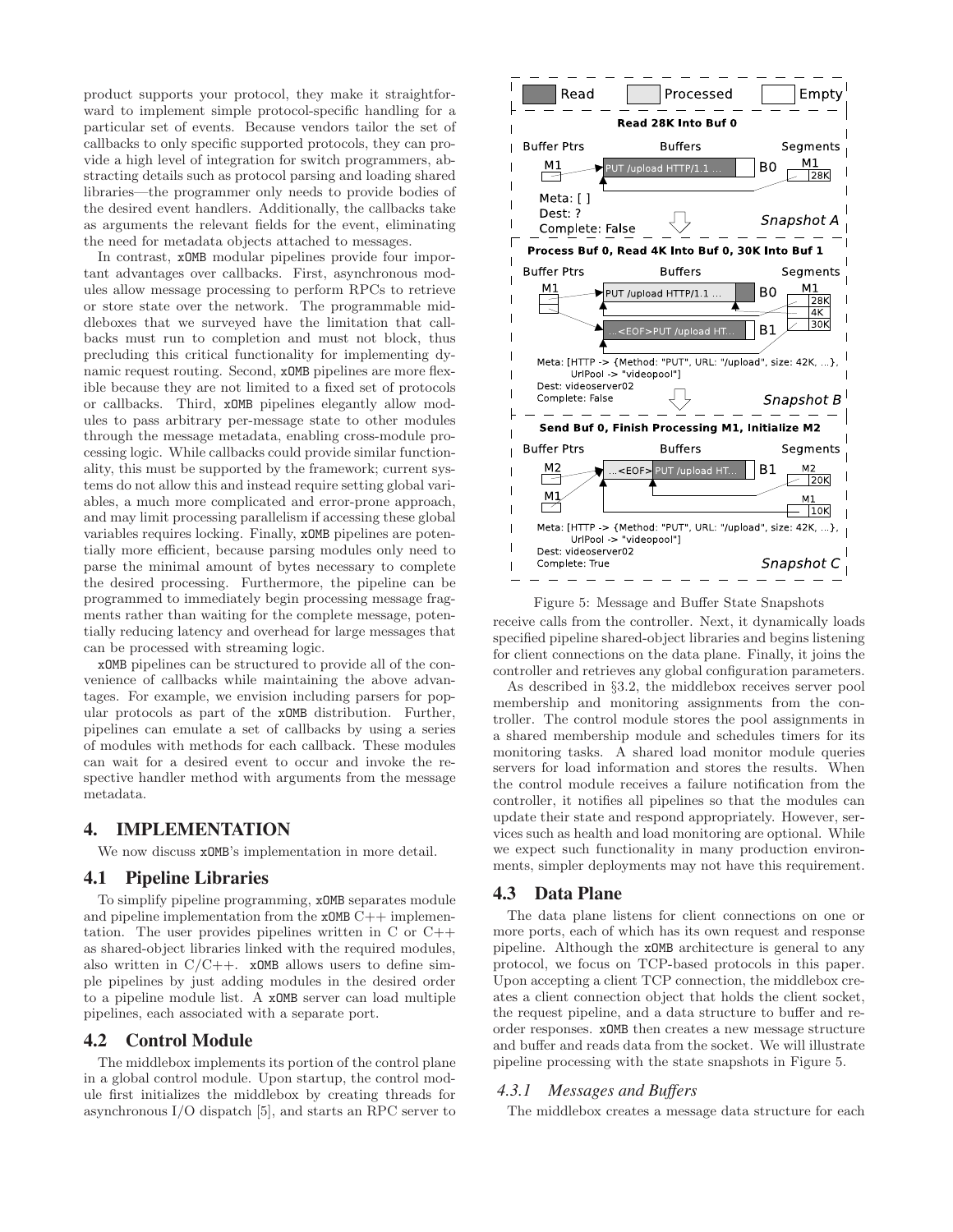request and response to buffer message data during processing. Buffer management—how buffers are allocated, accessed, and copied—is a critical design detail for building a high performance middlebox.  $x0MB$  uses memory efficiently by avoiding user-level copying and freeing buffered data once it has been sent, even if the message is not complete. We use reference-counted buffer pointers to simplify memory management for data that persists across multiple messages.

Each message structure maintains a list of pointers to fixed-size buffers. Because buffers may not be full or may contain data for multiple messages, the message also has a list of segments—contiguous substrings in a buffer—each holding a pointer to the start of the segment (an offset into the buffer) and the segment length. The structure also holds fields for the total buffered data size and the number of bytes parsed, queued, and sent. The segment list and byte counts represent shifting windows of data to be processed and sent.

To maximize memory efficiency, the middlebox always fills every buffer by using scatter/gather I/O (reading into multiple buffers with one system call) and passing allocated but unused buffers to the next message. When a read completes, the middlebox adds segments to the message pointing to the newly read bytes. Snapshot A of Figure 5 shows message M1 after reading 28K into buffer B0.

Message processing proceeds one segment at a time. The pipeline returns one of three results: either the message is complete, an error occurred, or the pipeline needs more data. If the message is complete, the middlebox constructs a new message with any remaining unparsed buffer pointers and segments. On an error, the middlebox discards the message and closes the connection. If the pipeline returns incomplete, the middlebox performs another read.

Snapshot  $B$  of Figure 5 shows  $M1$  after the middlebox has processed B0. The HTTP parser has set metadata representing the request, including the total request size of 42K, URLPool has set the destination pool, and LoadBalance has set the destination server. Because M1 was not complete, the pipeline returned that it needed more, and the middlebox read another 30K into buffer B1.

Once the pipeline has determined the destination for the message, the middlebox sends any processed segments to the destination. As the middlebox reads and processes new buffers and segments, it simultaneously sends previous ones. By discarding buffers after sending them, the middlebox uses only a small amount of memory for each message, regardless of the total message size. The middlebox limits the amount of data buffered for any message by not reading on a connection while the total buffered size exceeds a threshold; the middlebox eventually closes connections for reads that take too long. Because message data typically will not fall on buffer boundaries, when the pipeline has processed a complete message, xOMB copies pointers for any buffered but unprocessed bytes from the completed message into a new message and invokes the pipeline with the new message before attempting another read.

Figure 5  $C$  shows the state after processing  $B1$  through the end of  $M1$ . While the pipeline processed  $B1$ , the middlebox concurrently sent B0 and then freed it. Because M1 is complete but  $B1$  is not empty, the middlebox creates a new message M2 with initial buffers and segments as shown and empty metadata (not shown). The middlebox will process M2 before attempting to read more from the socket because



Figure 6: Reorder Buffer Example

M2 may be complete and, if so, processed before blocking on further data.

#### *4.3.2 Connection Pool and Message Reordering*

Most Internet protocols can be classified as either requestoriented, for which each logical request has one logical response, or streaming, where the byte stream cannot be separated into logical message boundaries. Although many request-oriented protocols, such as HTTP, have a one-toone mapping between request and response messages, this is not always the case: for instance, NFS (see §6.4) may send multiple data fragment messages in response to a read request. xOMB relies on the parsing module to denote the logical message boundaries to when they span multiple protocol messages.

For streaming protocols, xOMB uses a unique server connection for each client connection and proxies the transformed pipeline data. For request-oriented protocols, xOMB maintains a pool of connections to back-end servers, with a configurable number of reusable connections per server. The connection collapsing performed by xOMB middleboxes can significantly increase back-end server efficiency by multiplexing a large number of client connections onto a small number of server connections (§6.2).

Because of connection collapsing, xOMB may interleave requests from different clients on server connections. Additionally, because xOMB may distribute pipelined client requests among different servers, the responses may arrive out-of-order. xOMB automatically demultiplexes, buffers, and reorders the responses to the clients, simplifying pipeline implementation. xOMB achieves this with a reorder buffer, data structure, illustrated with an example in Figure 6, that matches server responses with client requests based on their connections. As responses flow in, xOMB pairs the front of the server connection queue with the client reorder buffer, sending the message if they match and shifting the queues, or otherwise buffering the message (the vertical queues in Figure 6). xOMB limits buffered message data by only allowing a fixed number of pipelined requests per connection.

The example in Figure 6 shows six requests from two clients  $(c1, c2)$  distributed over three server connections  $(s1-s3)$ , and shows both kinds of reordering: 1) requests 1 and 3 from both c1 and c2 have been interleaved on connection s1, and 2) requests from both clients have been spread across different servers. For example, xOMB will buffer responses to c1 for messages 2 and 5 until the response for message 1 has been sent.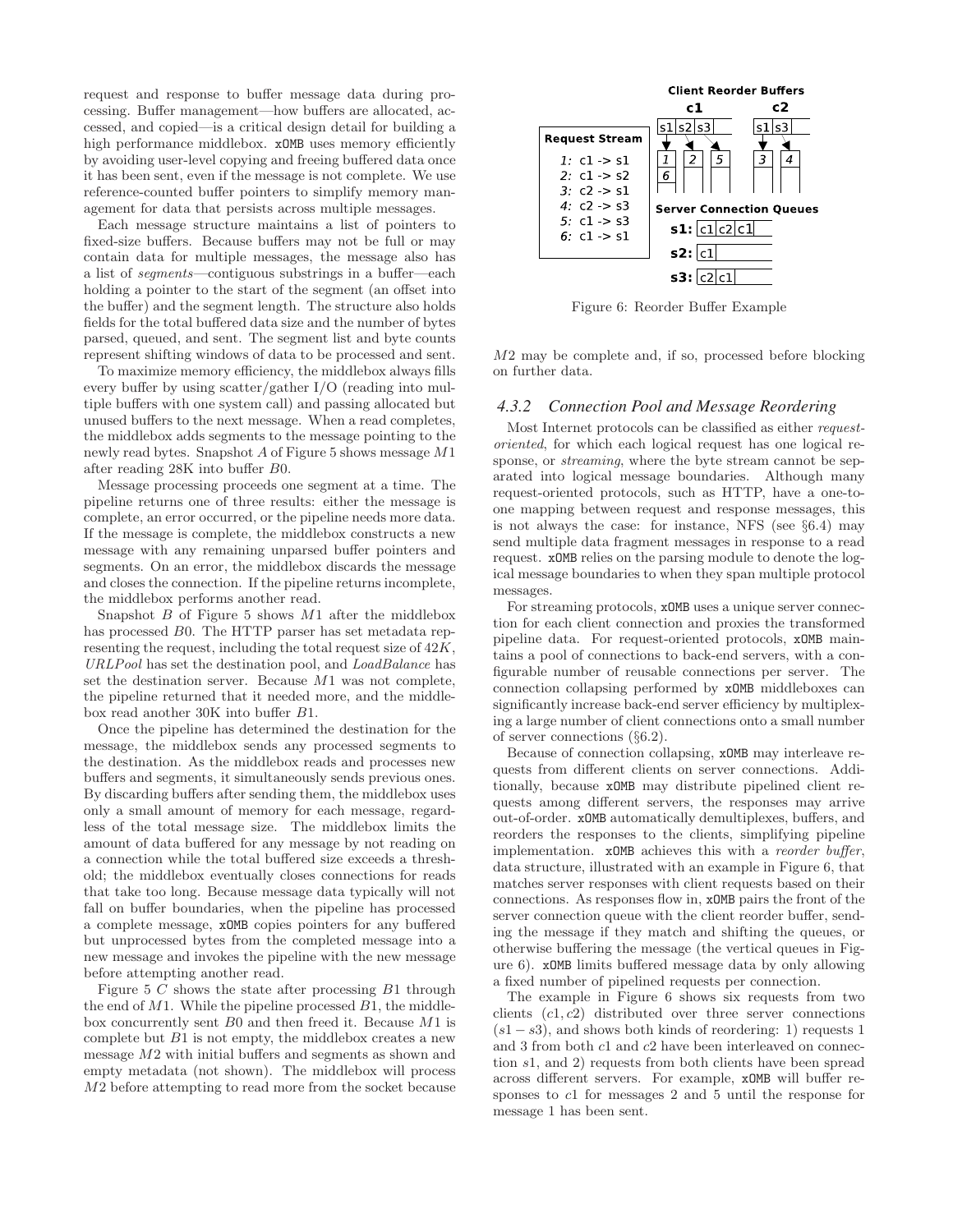# 5. DISTRIBUTED OBJECT STORE

For a detailed example of dynamic request routing, we describe an object store service,  $xOS$ , based on Amazon's S3 [1]. To be interface compatible with S3, we used the unmodified Eucalyptus [29] Walrus storage components for our backend application servers. However, as of the latest version (2.0), Eucalyptus does not support more than a single Walrus storage server. By using xOMB middleboxes together with a distributed metadata service, we transparently overcome this limitation while maintaining a unified, scalable storage namespace. We quantify **xOS** scalability in §6.3.

xOS hosts objects stored in buckets named by unique keys. Eucalyptus uses a single cloud controller to manage the authentication and metadata for all storage requests. Multiple storage servers will work independently when configured with the same Eucalyptus cloud controller, so we built a xOMB pipeline to consistently forward requests for a given user/bucket to the same storage server. xOS supports any middlebox processing requests for any bucket.

We implement bucket  $\rightarrow$  server placement with a distributed metadata service that maps  $\langle userid, bucket \rangle$  pairs to storage servers. Metadata servers subscribe to the storage server pool on the xOMB controller. Each metadata server is configured with a portion of a 160-bit key space, which it registers with the xOMB controller. The xOS forwarding module retrieves the key-space to metadata server mapping as part of its configuration state. Additionally, the forwarding module will update its metadata server configuration whenever it receives notification that the set of metadata servers has changed (via addition, removal, or failure).

The xOS request pipeline consists of the standard HTTP parse module followed by our xOS forwarding module. To process a request, the xOS forwarding module takes the SHA1 hash of the  $\langle userid, bucket \rangle$  string parsed from the HTTP headers and URL. Using this hash, the module computes the metadata server responsible for that portion of the key-space and makes an RPC to retrieve the storage server. When a metadata server receives a lookup request, it either returns an existing assignment if found or otherwise chooses a new storage server and stores the assignment. The forwarding module caches these assignments to avoid subsequent lookups for the same bucket.

In our design, middleboxes maintain only soft state for their fowarding tables, so no middlebox recovery is necessary. Furthermore, middleboxes can update their bucket-toserver mappings lazily; if they attempt to forward a request to a failed server and receive a socket error, then they can contact the metadata servers to retrieve an updated mapping. When the storage servers are replicated (we did not implement this, as it was not the focus of this example), then storage server failure would be transparent to the client.

Basing xOS on distributed Walrus servers presents an additional challenge for the front-end middleboxes. The S3 interface contains a ListBuckets request to list all of a user's buckets. However, no single server contains this information. To support the complete interface, the xOS forwarding module recognizes the ListBuckets message and makes an RPC to each metadata server requesting all the user's buckets. Once the forwarding module has received all responses, it generates the HTTP and XML response by combining the separate bucket lists. Although not difficult to implement, we note that such functionality would be impossible in designs limited to event-handler callbacks.

# 6. EVALUATION

In this section, we evaluate the main xOMB design goals of scalability, performance, and programmability. For these experiments, we use servers with Intel 2.13 GHz Xeon quadcore processors and 4 GB DRAM running Linux 2.6.26. All machines have 1 Gbps NICs connected to the same 1Gbps Ethernet switch.

# 6.1 Programmability

First, we give a sense of xOMB's programmability. Table 1 shows the number of lines of  $C/C++$  code for modules we implemented, as well as the xOMB core middlebox service framework (excluding the controller) for reference. The majority of the modules are short, although the HTTP parsing module includes 1700 lines of an HTTP parsing library [14], and the NFS parse and Cache modules both use code generated from the XDR protocol file. In addition, all of the pipelines use the default pipeline construction process, meaning they are only a handful of lines each.

| Module                     | Lines of Code  |  |
|----------------------------|----------------|--|
| <b>HTTP</b> Parse          | $111 (+ 1699)$ |  |
| Round-Robin Forward        | 73             |  |
| Random Forward             | 37             |  |
| <b>URL Pool Forward</b>    | 31             |  |
| <b>HTTP</b> Attack Filter  | 99             |  |
| <b>HTTP</b> Version Filter | 72             |  |
| x0S Forward                | 277            |  |
| <b>NFS</b> Parse           | $235 (+ 2906)$ |  |
| NFS Cache                  | $413 (+ 602)$  |  |
| xOMB Core                  | 4478           |  |

Table 1: Module Code Lengths

# 6.2 HTTP Performance

We first evaluate  $x0MB$  performance with HTTP pipelines. We used Apache 2.2.9 [2] running the MPM worker module, serving files of various sizes. All throughput measurements include the bytes transferred for HTTP headers. In addition, our HTTP client is pipelined, but limits itself to 10 outstanding requests. In these experiments, xOMB uses a basic HTTP pipeline configured to parse requests and forward them, using a "client sticky" round-robin forwarding module, across the available webservers. Our forwarding module ensures that all of a client's requests go to the same webserver, although each client is assigned to a webserver round-robin. In addition, we perform connection collapsing down to at most five connections from each middlebox to each webserver.

We compare our performance against Apache directly, the popular open-source reverse proxy nginx [10], and a programmable hardware switch from F5 Networks [8]. The F5 BIG-IP Local Traffic Manager 1600 (LTM) we used has an Intel 1.8 GHz E2160 dual-core processor and 4 GB DRAM and is running OS Version 9.4.8 and has a single 1 Gb/s NIC. We refer to the LTM simply as "F5" in our experiments. It is difficult to compare the processor employed in the F5 relative to our servers. While our machines are three years old and based on older microarchitecture, they do have four cores and a higher clock speed. One challenge with specialized hardware such as the F5 switch is integrating the latest processors and motherboards into a specialized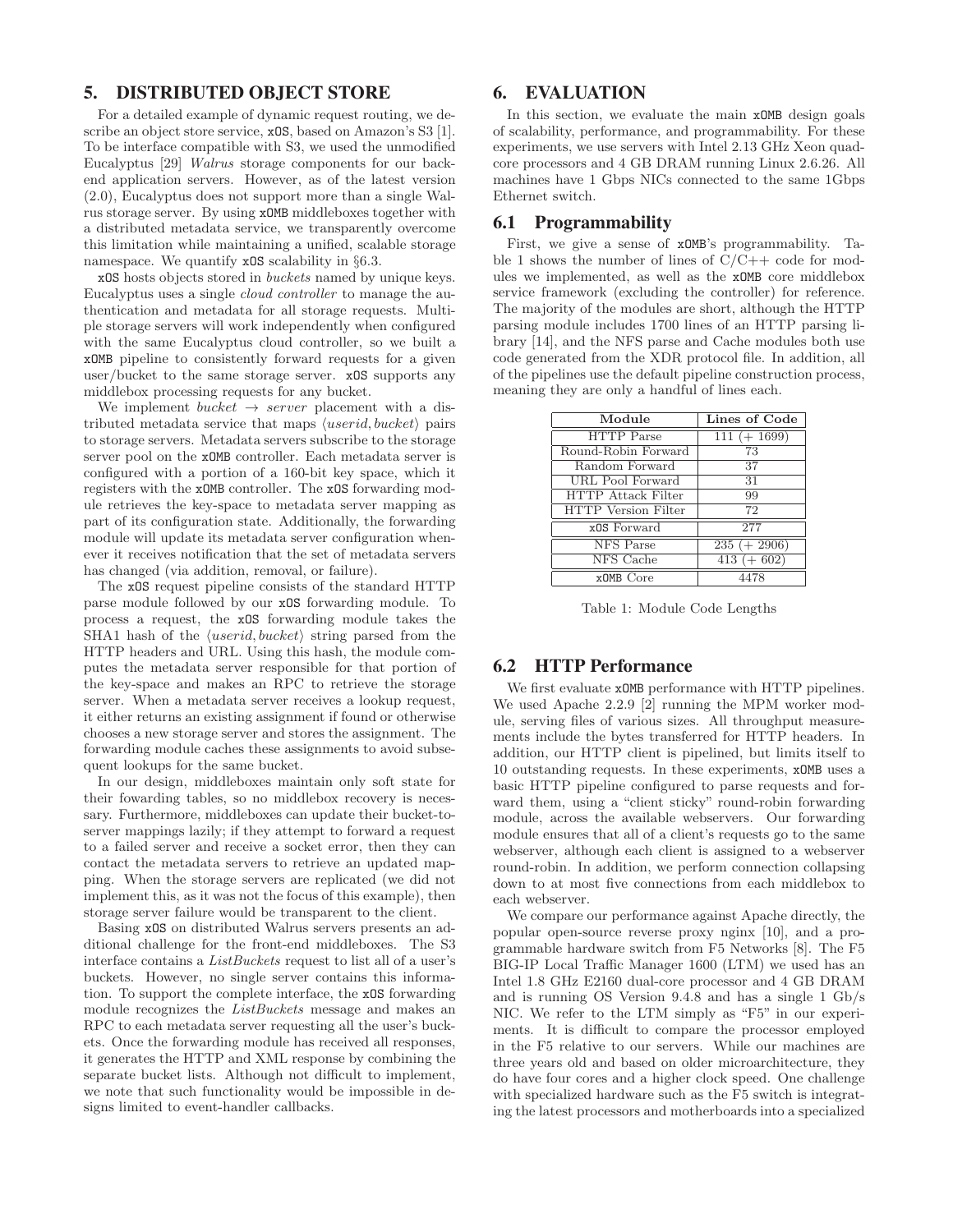

Figure 7: Throughput and Scalability Comparisons

hardware and software environment, a downside endemic to non-commodity solutions.

Figure 7a shows a comparison of client throughput to Apache, through a single xOMB middlebox, a single nginx reverse proxy, and through the F5 switch. For each file size, we used 100 clients, which was enough to maximize throughput. Compared to Apache, xOMB does quite well, only losing out slightly at large file sizes due to the fact that the xOMB middlebox must allocate some of its 1 Gb/s of NIC bandwidth to forwarding the clients' requests to the back-end webserver. Nginx performs noticeably slower in almost all cases, only able to surpass xOMB slightly with 1 MB files. Finally, xOMB performs similarly to the F5 switch for larger files, but the F5 handily outperforms with smaller files.

Intrigued by the F5's impressive performance, we investigated further to determine how the F5 could outperform stand-alone Apache with small files since we had disabled caching. We wrote a very simple TCP proxy that accepts a client connection, parses request streams by looking for a lone CRLF, and simply copies the requests to a fixed destination connection. When running a single HTTP client through this proxy connected to Apache, we saw throughput increase by a factor of two-to-ten compared to the client connecting to Apache directly, depending on the file size. We saw this speedup regardless of whether the client pipelined requests or not. However, we saw zero speedup when we repeated this through a TCP proxy that did not parse requests. While we leave a more in-depth study to future research, our initial conclusion is that Apache appears to be sensitive to the way it receives streams of client requests, and for small files, parsing these requests is the limiting factor for throughput.

Although the presence of a single xOMB middlebox shows reduced performance compared to the F5 switch for small files, one of the key components of our design is the ability to scale well. Figure 7b shows client throughput when requesting 1 KB files with eight back-end webservers behind differing numbers of middleboxes. A single middlebox is not able to handle the extra capacity additional back-ends provide, but we see near-perfect scalability as we add middleboxes.

In our next experiment, clients request a simple CGI application that computes the SHA-1 hash of a 1 MB file on disk. Instead of being limited by middlebox processing capacity, we are now limited by back-end capacity. Figure 7c shows client throughput, now measured in requests per second, of 100 clients making requests to the CGI program with varying numbers of webservers behind a single xOMB middlebox. We see that xOMB, nginx, and the F5 switch are all able to achieve near-perfect scalability as back-end resources are added.

One of the most difficult aspects of middlebox design is performance under extremely high numbers of concurrent connections. We ran between 1 and 10,000 clients requesting 1 KB files against xOMB, nginx, the F5, and Apache, with the results shown in Figure 8a. We first note that Apache by itself does not perform well with 1,000 clients, and we could not get it to serve 10,000 concurrent clients at all. Both xOMB and nginx show similar curves, although we outperform nginx for all connection sizes. However, the F5 shows very unusual behavior. We see it is able to perform extremely well with between 100 and 1000 clients. Additionally, although it outperforms xOMB and nginx, we saw around 6,000 of the 10,000 clients' connections closed prematurely by the F5. We have been unable to determine the cause of this performance anomaly and leave further study of the F5 for future work.

Our final benchmark for HTTP traffic is a pipeline for filtering potential malicious requests (§3.1.2). We compare against the F5, which we programmed to perform the same checks. Although F5 offers a firewall module that can filter attack traffic, we chose to implement an attack filter for the F5 in their provided scripting language to both gain experience programming the F5 and to compare the exact same set of rules for both systems.

Our attack filter module loads 285 Snort [15] rules from the controller, each containing a regular expression to search for in the URL of a web request. We check each URL request against all 285 rules. Although we did not introduce any malicious requests in this experiment, we measure the performance hit of checking every request against all rules. Figure 8b compares xOMB's performance against the F5 running this attack filter against a single webserver. Not only does xOMB outperform the F5 across all tested numbers of clients with 1 MB and 4 KB files, but it sustains the throughput achieved when not running the attack filter with 1 MB files and comes within 10% for 4 KB files.

#### 6.3 xOS Performance

Next, we evaluate the performance of xOS with dynamic request routing as described in §5. We ran two experiments,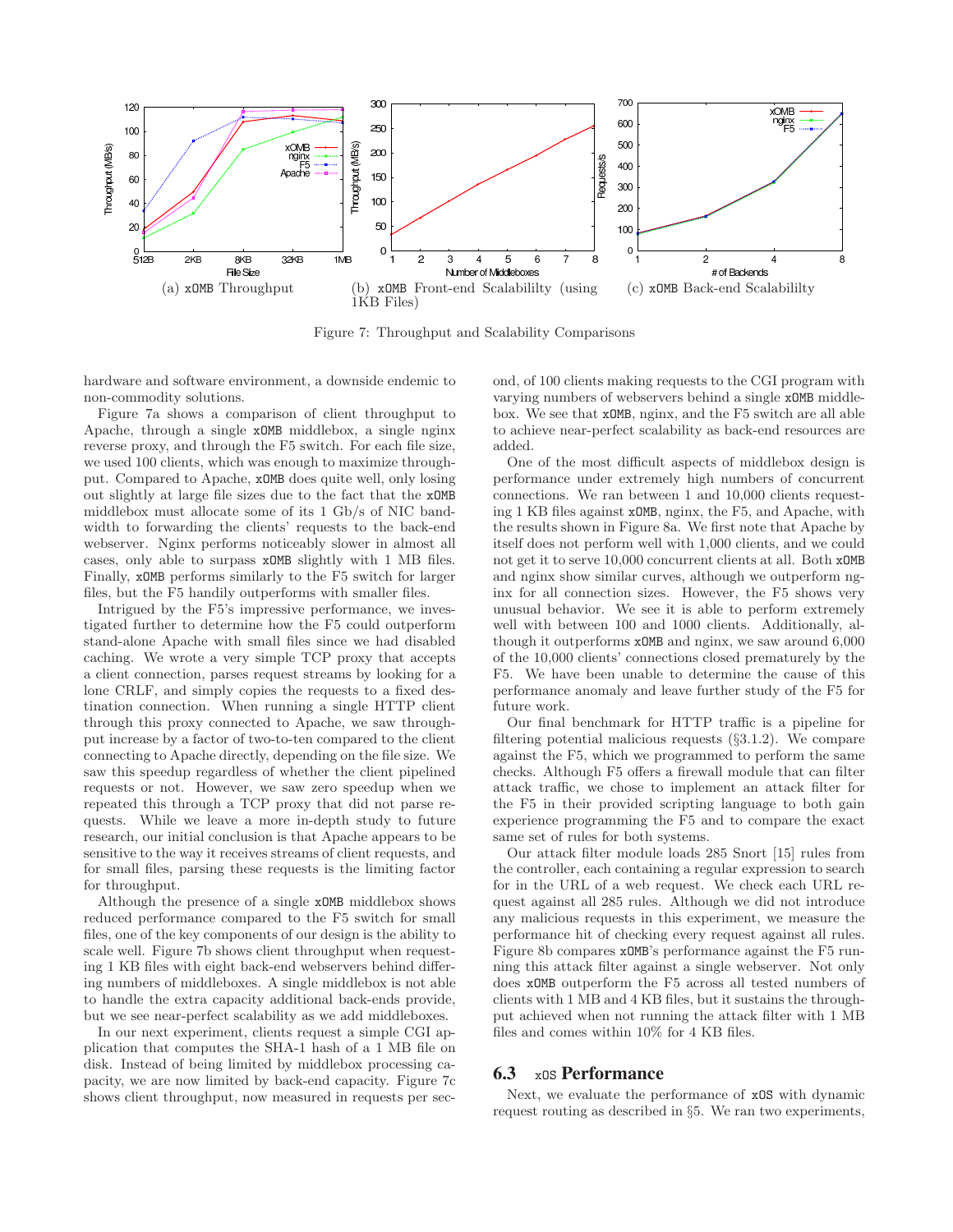

Figure 8: Throughput and Scalability Comparisons

one using a single instance of Walrus by itself, and the other using xOS. For both experiments, we used varying numbers of clients to repeatedly write 4 KB blocks to the storage system. We used the Amazon S3 curl client to make the write requests, which do not support pipelining. We had each client create and write to its own unique bucket, a workload that causes the middlebox to do the most dynamic request routing. For the xOS experiment, we used two metadata nodes, eight Walrus nodes, and a single xOMB middlebox.

The results of both experiments are shown in Figure 8c. We see the Walrus write throughput max out at around 74 operations per second. Throughput decreases as the number of clients increases past 30, and tests with more than 90 clients did not finish correctly as we began having connection issues with Walrus. In contrast, xOMB allows xOS clients to write to the eight Walrus backends in parallel, easily scaling past the capacity of a single Walrus machine.

# 6.4 NFS Acceleration

To evaluate xOMB in a different context than HTTP load balancing, we implemented an NFS protocol accelerator pipeline. Our basic accelerator, designed to speed up widearea access to an NFS server, caches file attribute structures from lookups and file data from reads or writes. We did not attempt to write a comprehensive accelerator. Rather, our intent is to demonstrate that xOMB can effectively process diverse protocols with varying goals. A limitation of our implementation is the assumption that all client requests pass through the middlebox; it does not attempt to reconcile the cache with the server if some clients connect to the server directly. Some protocol accelerators increase write throughput by responding to the client immediately before forwarding the write to the server; we opted not to implement this.

The file attribute (getattr) and lookup calls form a significant portion of NFS traffic [32]. Typically, clients cache these attributes for a short duration (3 sec). Also, clients need to ensure that file attributes are up to date while serving reads from its local buffer cache. The large number of round trips due to attribute lookups causes significant performance degradation for NFS over a wide-area network. Having NFS clients connect to a xOMB middlebox on the same LAN, which in turn connects to the server, results in better response time for file system operations by caching file attributes and data.

We evaluate performance with the Postmark benchmark [12], modified to bypass the kernel buffer cache. For this experiment, we compare the performance of direct NFS versus xOMB when the clients connect over both a LAN and the an emulated wide-area link. We emulate a 100ms delay using NetEm [25]. To be a worst-case test for NFS, we mount the file system using synchronous writes. Postmark creates 60 files with sizes ranging from 1B to 10KB and performs 300 transactions. Table 2 shows the throughput, average operation latency, and total runtime results for the four runs. xOMB adds a small amount of latency on the LAN, as it must process all the NFS traffic and copy data into the cache. However, the xOMB cache significantly improves the performance of file lookups and read operations with a wide-area delay, completing the workload almost twice as quickly.

|                                 | LAN  |                  | 100ms RTT WAN |     |
|---------------------------------|------|------------------|---------------|-----|
| <b>Operations</b>               | xOMB | NFS              | xOMB          | NFS |
| Read (KB/s)                     | 48   | 50               | $3.2\,$       | 1.6 |
| Write $(KB/s)$                  | 55   | 57               | 3.7           | 1.9 |
| Create (ms)                     | 1.9  | 0.3              | 201           | 204 |
| Open $(ms)$                     | 0.6  | $\overline{0.2}$ | 0.5           | 192 |
| $\overline{\text{Remove}}$ (ms) | 0.9  | 0.2              | 101           | 101 |
| Read (ms)                       | 0.6  | 0.2              | 0.5           | 100 |
| Write<br>(ms)                   | 7.6  | 7.8              | 101           | 100 |
| Total time<br>s                 | 23   | 22               | 341           | 672 |

Table 2: NFS Latency and Throughput Comparison

## 7. DISCUSSION

We are encouraged by our experience with  $x$ OMB and its evaluation. However, there are a number of important issues that require work for programmable middle boxes to be successful in general. We discuss these in turn below.

Performance. Our focus has been on scalability and extensibility. While our single node is reasonable (and in many cases superior to commercial product offerings), it will fundamentally be limited by our user-level implementation. One could imagine alternate, higher-performance xOMB implementations in kernel or even in programmable line cards. While reasonable for certain scenarios, we believe that such architectures will fundamentally limit the expressibility of the available programming model.

Load Balancing. Devising good load balancing algorithms is a difficult research and engineering challenge by itself. For evaluation, we implemented simple algorithms with no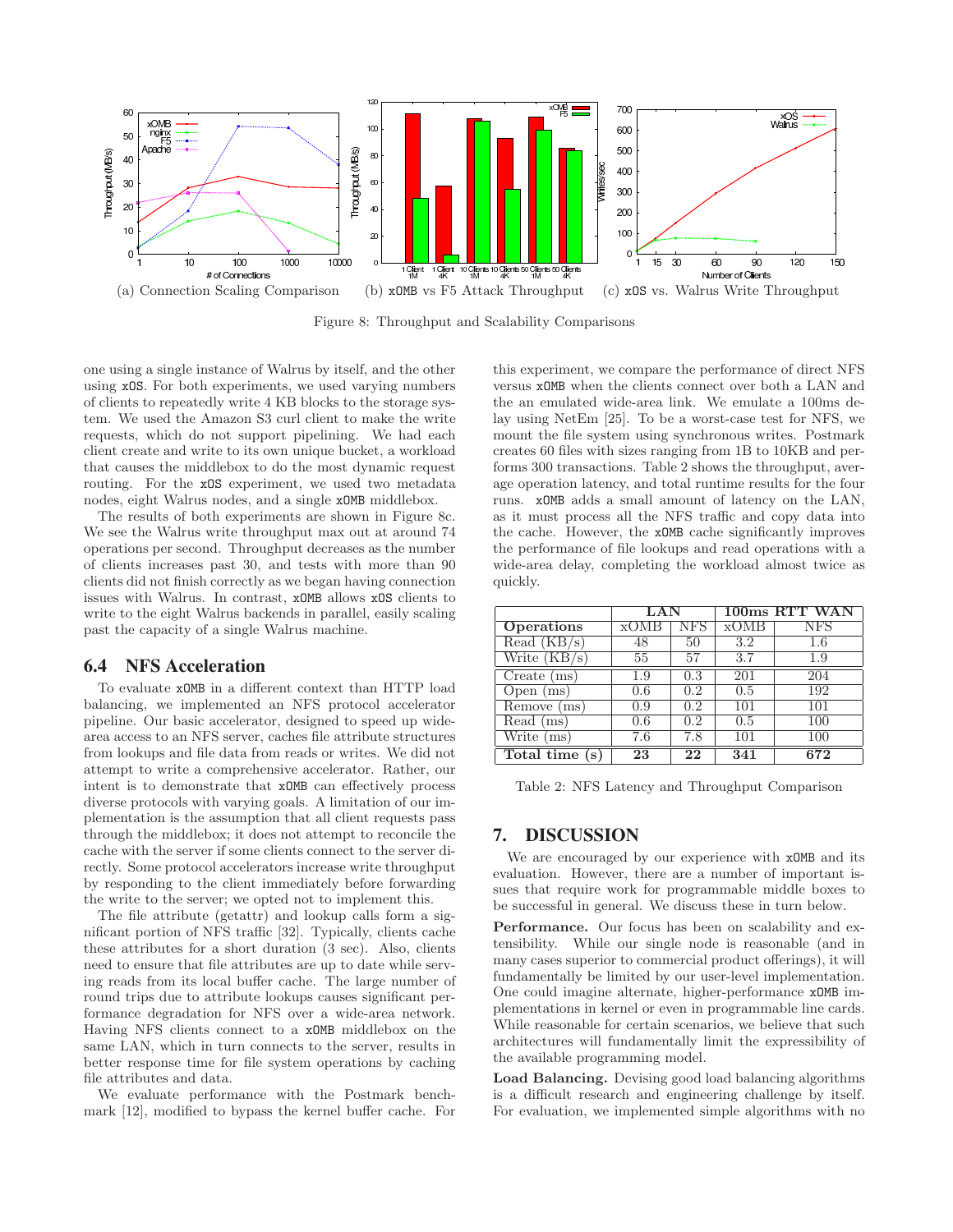claims of novelty. The goal of this work is not to innovate in developing better algorithms directly, but rather to provide a framework where it becomes easier to innovate in load balancing algorithms.

Debugging. All of our data processing modules have been of moderate complexity thus far, but debugging the behavior of a middle box is a challenge in general. xOMB facilitates pipeline debugging by allowing the programmer to enable progressively more verbose logging. Because xOMB is written in C++, programmers can leverage standard logging techniques, network monitoring (e.g., tcpdump and wireshark), and tools such as gdb to assist with debugging. More specialized middleboxes typically do not have the same rich set of open source tools or perhaps even the ability to log state over the network or to local disk.

Resource Allocation and Isolation. xOMB currently provides no support to isolate individual processing pipelines from one another or to isolate the processing of one flow from another. For example, a rarely-exercised code path could cause the entire pipeline to fail or to slow processing for concurrent flows. Similarly, an administrator may wish to allocate varying amounts of bandwidth or CPU resources to different flows or pipelines. A range of possible techniques are possible for delivering the necessary isolation, from heavyweight solutions employing entire virtual machines on a per-pipeline basis, to individual processes on a per-flow basis, to in-kernel queueing disciplines limiting the bandwidth available to any individual flow. We plan to explore these and other techniques [23] as part of our ongoing work.

# 8. RELATED WORK

Most closely related to our work in spirit are Click [28], RouteBricks [21], and CoMb [33]. Click provides a modular programming interface for packet processing in extensible routers. The principal difference between Click and xOMB is our focus on extensibility and programmability at the granularity of byte streams rather than individual packets. Our pipelined programming model focuses on efficiently parsing and transforming request/response based communication.

Like xOMB, RouteBricks also focuses on scaling network processing with commodity servers. Their work, like Click, focuses on routing and operates at the granularity of packets. They focus on the more extreme performance requirements of large-scale routers that may require terabits/sec of aggregate communication bandwidth and their in-kernel implementation and VLB-based load balancing delivers significant scalability. Middleboxes typically do not require quite the same level of bandwidth performance and while our architecture similarly scales with additional servers, our user-level implementation trades per-server performance for programmability and overall extensibility.

CoMb [33] shares the goal of using software middleboxes with commodity hardware, but emphasizes consolidation of middlebox hardware and simplifying network deployments, whereas  $x$ <sup>OMB</sup> focuses on programmability and extensibility. CoMb requires modular applications to be written in the Click framework with flow-level processing supported through a session reconstruction module. We see CoMb's goal of consolidation as complementary to ours and expect that xOMB middleboxes could be used with a CoMb controller.

Flowstream [24] also provides an architecture for middleboxes. It employs OpenFlow [11]-controlled hardware switches to separate traffic at flow granularity that is then forwarded to individual servers for further processing. By default these servers would perform network processing at packet granularity. As such, one could view xOMB as the architecture and programming model for extensible transformation of OpenFlow-forwarded byte streams in Flowstream.

There are many commercial hardware/software products for middlebox processing. F5 networks [8] provides popular load balancing switches. Pai et al. [30] performed some of the early academic work in this space. Bivio [4] focuses on deep packet inspection, while Riverbed [13] delivers protocol accelerators among other products. Each product typically focuses on a niche domain and provides a limited extensibility model. In particular, the F5 switch we evaluate uses the Tcl programming language. However, it is not able to support the full generality of our framework, for example with respect to making remote procedure calls or maintaining protocol-specific metadata and state. For instance, the F5 could not be employed to implement functionality for an entirely different protocol such as the S3 service (§5). In contrast, the goal of our work is to provide a unified framework and programming model for a range of traditional middlebox functionality.

Reverse proxies such as [3, 10, 16–18] aim to provide load balancing over a set of web servers. While this is similar in spirit to part of the functionality that xOMB supports, our architecture is much more general and can support arbitrary protocols. Most reverse proxies can only handle a static set of servers, protocols, and have fixed processing options, unlike xOMB which can handle dynamic membership and arbitrary processing. Nginx [10] is fairly extensible, although modules written for it must be compiled into the executable and not loaded dynamically like in xOMB. In addition, nginx does not support general connection collapsing of client requests, which can severely impact performance with large numbers of clients. Finally, RPCs for making dynamic routing decisions cannot be done with their callback model, although they do support passing arbitrary state between callbacks like xOMB.

Allman performed an early performance study of middleboxes [19]. He found that middleboxes are a mixed bag for performance, increasing or reducing performance under different circumstances. The study also found that middleboxes can reduce end-to-end availability, though typically availability remained at an acceptable 99.9%. One goal of xOMB is to develop a framework to increase the performance and availability of middleboxes.

One challenge with middlebox deployment is ensuring that flows are forwarded through an appropriate set of middleboxes based on higher-level policy. Dilip et al. [27] introduced an architecture to ensure such forwarding. OpenFlow provides a general mechanism to intercept flows and forward them through an appropriate set of middleboxes on the way to the destination. Ethane/SANE [20] is one instance of such an approach for enterprise network security and authentication.

DOA [36] is a delegation oriented architecture for more explicitly integrating middleboxes into the Internet architecture. One goal of DOA is to address the transparency issues introduced by non-extensible hardware middleboxes on evolving network flows. xOMB would ideally make it easier